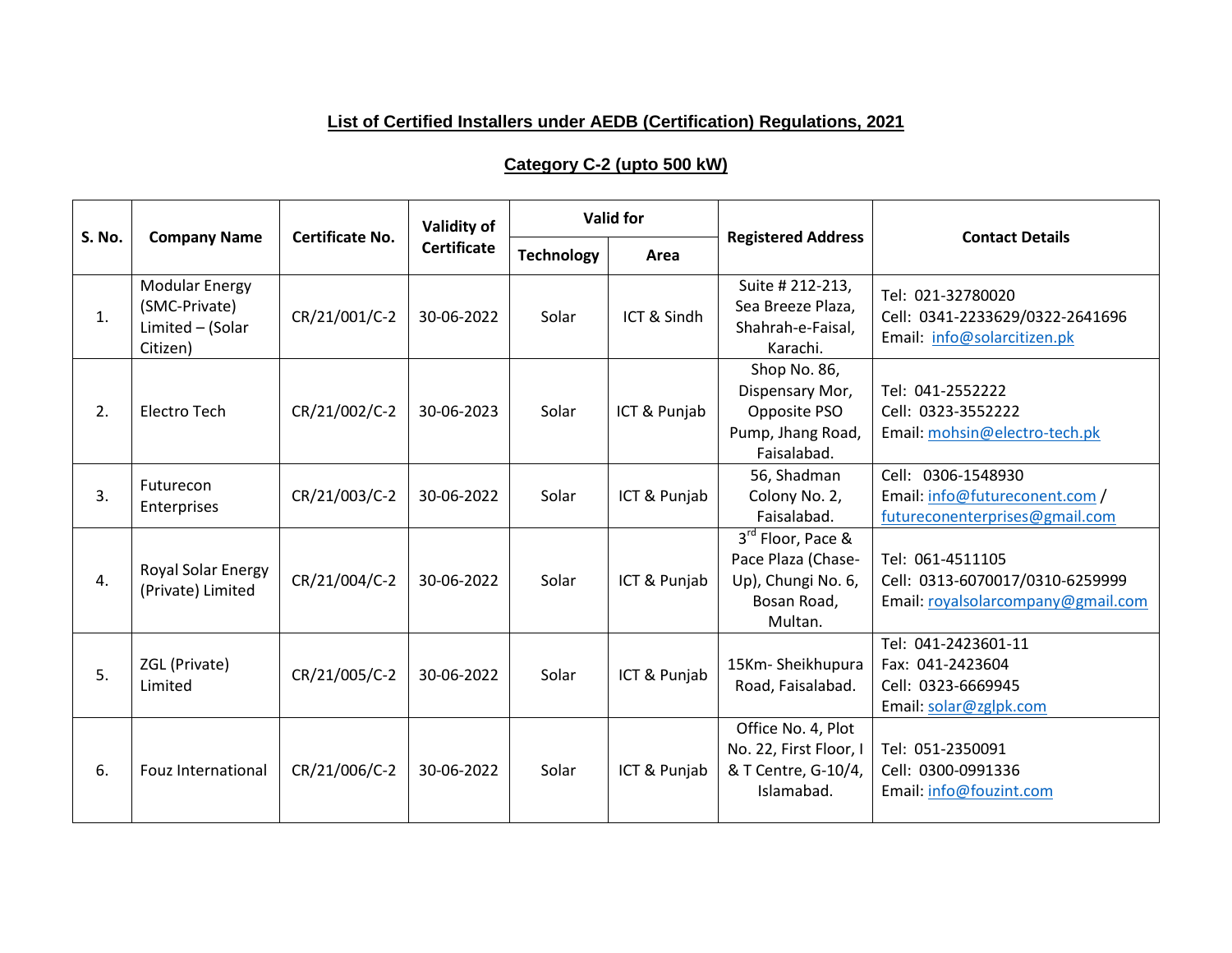| 7.  | SAZTEL (Private)<br>Limited                                         | CR/21/007/C-2 | 30-06-2022 | Solar | ICT & Sindh                                 | 20-D, Block-6,<br>P.E.C.H.S, Karachi.                                                   | Tel: 021-34533306, 34542510<br>Fax: 021-34546960<br>Cell: 0302-8272814<br>Email: dmirza@saztel.com |
|-----|---------------------------------------------------------------------|---------------|------------|-------|---------------------------------------------|-----------------------------------------------------------------------------------------|----------------------------------------------------------------------------------------------------|
| 8.  | <b>Alternate Energy</b><br>Systems                                  | CR/21/008/C-2 | 30-06-2023 | Solar | ICT, Punjab,<br>Sindh, KPK &<br>Balochistan | House # 255, Street<br>#30, F-10/1,<br>Islamabad.                                       | Tel: 051-8898627<br>Cell: 0331-5831627<br>Email: info@aes.biz.pk                                   |
| 9.  | Mason1 (SMC-<br>Private) Limited                                    | CR/21/009/C-2 | 30-06-2022 | Solar | ICT, Punjab<br>& KPK                        | Office No. $2, 3^{rd}$<br>Floor, J&K Building,<br>Bahria Town, Phase<br>IV, Rawalpindi. | Tel: 051-5404538<br>Cell: 0321-8888412, 0333-8268168<br>Email: info@mason1.pk                      |
| 10. | Festoon<br><b>Engineering Works</b>                                 | CR/21/010/C-2 | 30-06-2022 | Solar | ICT, Punjab,<br>Sindh, KPK &<br>Balochistan | Office No. 7,<br>Siddique Tower,<br>Hazoori Bagh,<br>Multan.                            | Tel: 061-4501995<br>Cell: 0333-6005557<br>Email: festoonengineering@gmail.com                      |
| 11. | SunSolar LLP                                                        | CR/21/011/C-2 | 30-06-2022 | Solar | ICT & Punjab                                | J-147, Khayaban-e-<br>Jinnah, LDA<br>Avenue-1, Lahore.                                  | Tel: 042-35231154<br>Cell: 0311-1666677, 0321-4423733<br>Email: sunsolarllp@gmail.com              |
| 12. | 786 AMAFHH PSS<br>(SMC-Private)<br>Limited                          | CR/21/012/C-2 | 30-06-2022 | Solar | ICT & Sindh                                 | 50-M, Block 6,<br>P.E.C.H.S. Karachi.                                                   | Tel: 021-37249305<br>Cell: 0333-2311724<br>Email: raza@pakistansolar.solutions                     |
| 13. | Professional<br><b>Energy Solutions</b><br>(SMC-Private)<br>Limited | CR/21/013/C-2 | 30-06-2022 | Solar | ICT & Punjab                                | Plot No. 621/A,<br>Block-5, Sector D1,<br>Bank Stop, New<br>Township, Lahore.           | Tel: 042-35830003<br>Cell: 0343-4571010, 0300-8594799<br>Email: info@pes-pk.com                    |
| 14. | Skyline Power<br>Solution                                           | CR/21/014/C-2 | 30-06-2022 | Solar | ICT & Punjab                                | G-37 Ground Floor,<br>Siddiq Trade<br>Center, Main<br>Boulevard,<br>Gulberg-II, Lahore. | Tel: 042-35197297<br>Cell: 0300-0131786<br>Email: info@skylinepower.pk                             |
| 15. | <b>Tricom PWR</b><br>(SMC-Private)<br>Limited                       | CR/22/015/C-2 | 30-06-2022 | Solar | ICT, Punjab,<br>Sindh, KPK &<br>Balochistan | 50/3, Shikarpur<br>Colony, Mizar-e-<br>Quaid, Karachi.                                  | Tel: 0311-1874266<br>Cell: 0346-8288000<br>Email: imranbhaila@tricompower.com                      |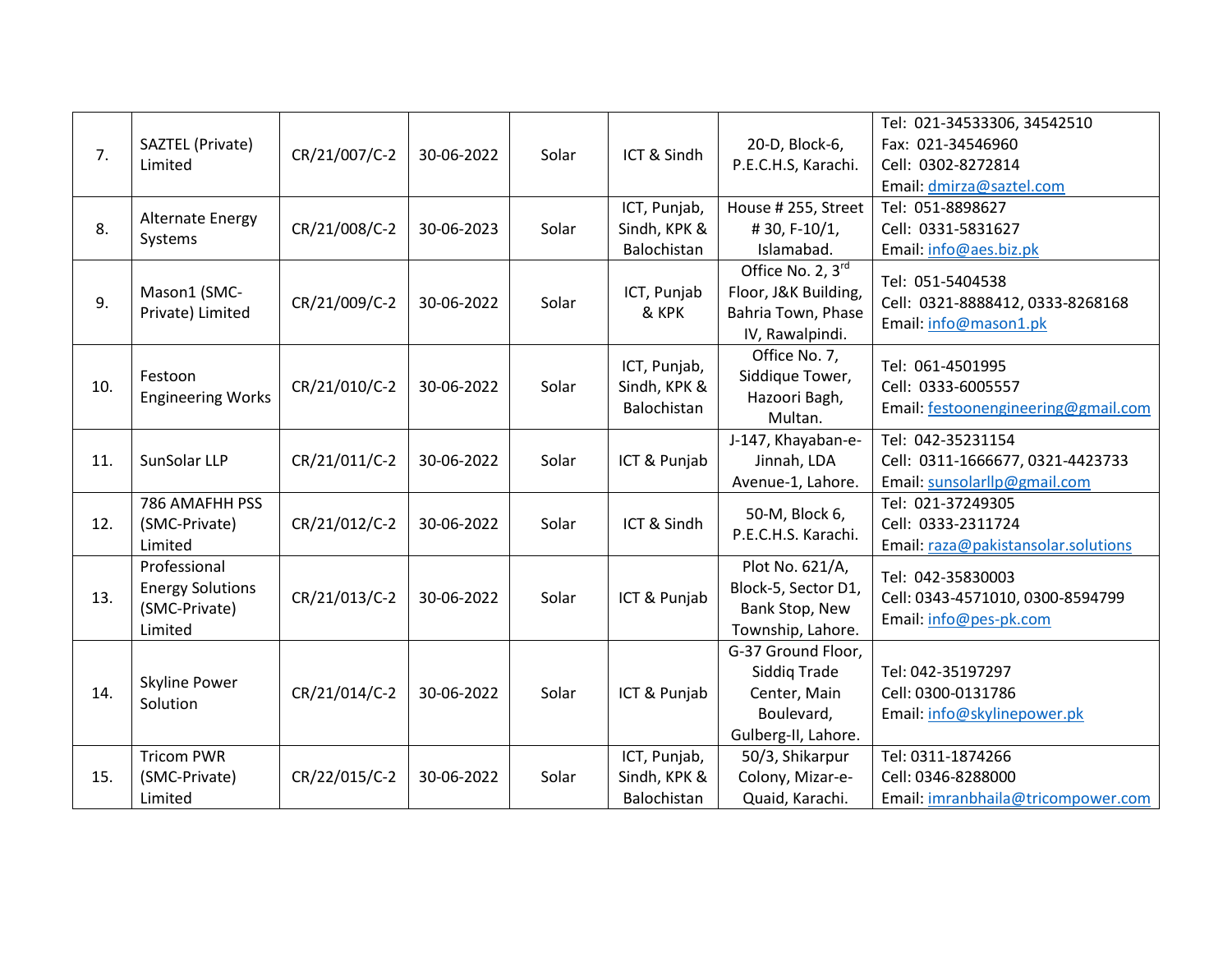|     | Invincible Energy                                 |               |            |       |                        | Office No. 11-B, $2^{nd}$                                                                                                         | Tel: 051-8436206                                                                                     |
|-----|---------------------------------------------------|---------------|------------|-------|------------------------|-----------------------------------------------------------------------------------------------------------------------------------|------------------------------------------------------------------------------------------------------|
| 16. | (Private) Limited                                 | CR/22/016/C-2 | 30-06-2022 | Solar | ICT & Punjab           | Floor, Main PWD                                                                                                                   | Cell: 0345-4279908                                                                                   |
|     |                                                   |               |            |       |                        | Road, Islamabad.                                                                                                                  | Email: invincibleenergy@hotmail.com                                                                  |
| 17. | Lashari Energy<br>Solutions (Private)<br>Limited  | CR/22/017/C-2 | 30-06-2022 | Solar | ICT & Punjab           | 25-A, Fareed Canal<br>View, Bahawalpur<br>Road, Multan.                                                                           | Cell: 0333-6485295, 0310-0308435<br>Email: info@lasharienergy.com                                    |
| 18. | Zealous Solar<br>(SMC-Private)<br>Limited         | CR/22/018/C-2 | 30-06-2022 | Solar | ICT, Punjab<br>& KPK   | Office No. 101,<br>Vertex Tower, Haji<br>Abad, G.T. Road,<br>Amankot, Mingora,<br>SWAT.                                           | Tel: 0946-726064<br>Cell: 0333-9256438<br>Email: aziz@zealoussolar.com                               |
| 19. | RH Realty (SMC-<br>Private) Limited               | CR/22/019/C-2 | 30-06-2022 | Solar | ICT & Punjab           | Office No. 14, 1st<br>Floor, Golden<br>Plaza, Near Crown<br>Plaza, Jinnah<br>Avenue, Blue Area,<br>Islamabad.                     | Tel: 051-8734321<br>Cell: 0334-5555295<br>Email: rhrealty.h@gmail.com                                |
| 20. | Royal Brucke<br>Energy (Private)<br>Limited       | CR/22/020/C-2 | 30-06-2022 | Solar | ICT & Punjab           | Maskan-e-Tayab,<br>Canal Colony,<br>Bahawalpur.                                                                                   | Tel: 062-2880030<br>Cell: 0321-1333030<br>Email: royalbruckewp1@gmail.com                            |
| 21. | Abdullah Solar &<br>UPS (SMC-Private)<br>Limited  | CR/22/021/C-2 | 30-06-2022 | Solar | ICT & Punjab           | Jinnah Super<br>Market, Service<br>More, Gujrat.                                                                                  | Cell: 0306-6240484<br>Email: abdullahsolargujrat@gmail.com                                           |
| 22. | Apple Energy<br>Technologies<br>(Private) Limited | CR/22/022/C-2 | 30-06-2022 | Solar | ICT, Punjab<br>& Sindh | Office No. 35, Plot<br>No. E-2, Ground<br>Floor, Dhedhi<br>Business Avenue,<br><b>Estate Avenue</b><br>Road, S.I.T.E,<br>Karachi. | Tel: 021-33376786<br>Fax: 021-32551112<br>Cell: 0321-2100969<br>Email: hamid@aetechpvtltd.com        |
| 23. | Osaka Lighting                                    | CR/22/023/C-2 | 30-06-2024 | Solar | ICT, Punjab<br>& Sindh | 906, 9 <sup>th</sup> Floor, Q.M.<br>House, Elander<br>Road, Off. I.I.<br>Chandrigar Road,                                         | Tel: 021-32603621-25<br>Fax: 021-32602675<br>Cell: 0300-8209080<br>Email: contacts@osakalighting.com |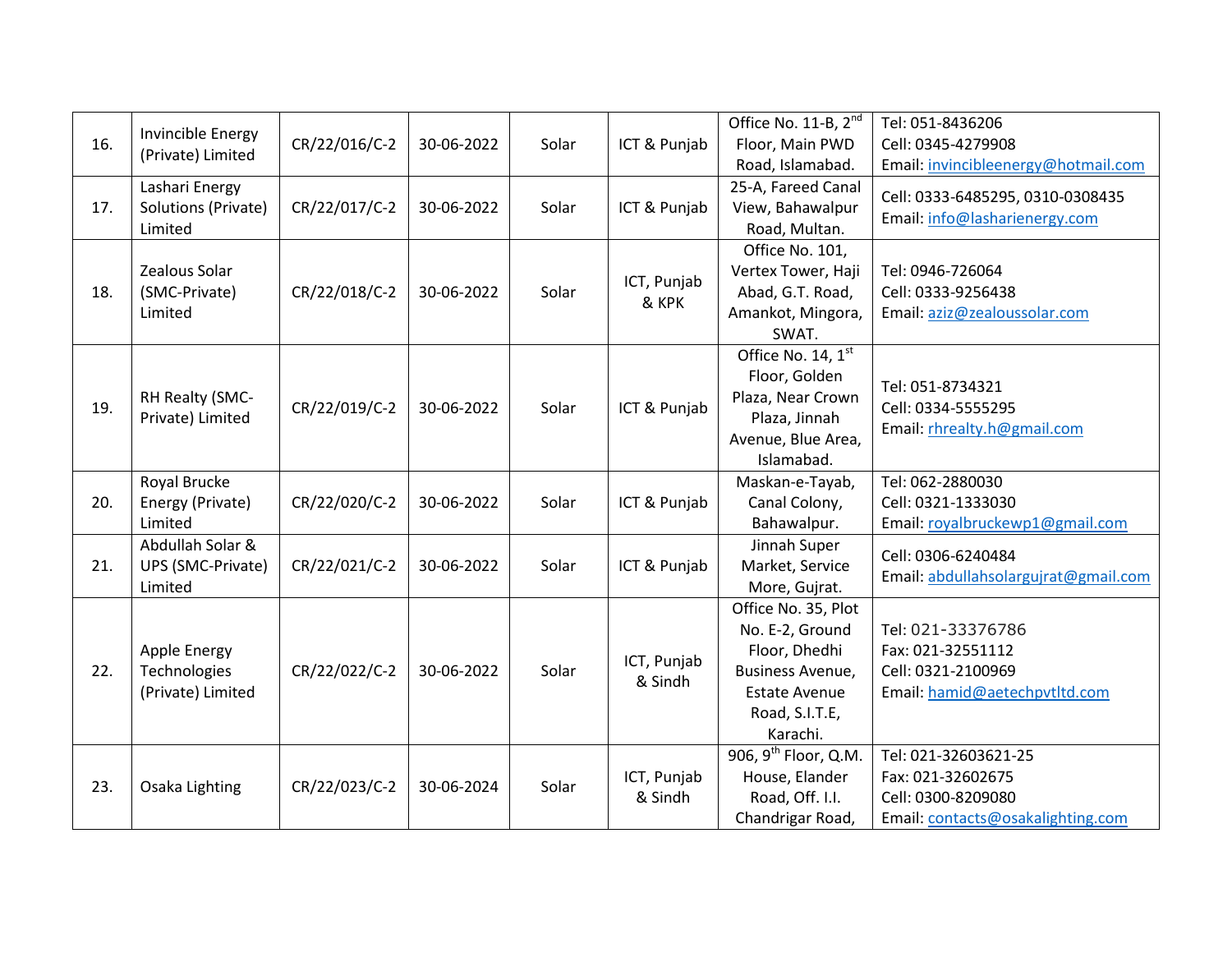|     |                                                         |               |            |       |                                             | Saddar, Karachi.                                                                                                                       |                                                                            |
|-----|---------------------------------------------------------|---------------|------------|-------|---------------------------------------------|----------------------------------------------------------------------------------------------------------------------------------------|----------------------------------------------------------------------------|
| 24. | Sunhance (Private)<br>Limited                           | CR/22/024/C-2 | 30-06-2024 | Solar | ICT & Punjab                                | 3 <sup>rd</sup> Floor, Building<br>No. 13, Fairways<br>Commercial,<br>Defence Raya Golf<br>& Country Club,<br>Phase 6, DHA,<br>Lahore. | Cell: 0300-8497929<br>Email: anwar@sunhance.pk                             |
| 25. | <b>BMY Renewables</b>                                   | CR/22/025/C-2 | 30-06-2024 | Solar | ICT, Punjab<br>& KPK                        | 90, Main<br>Commercial Area,<br>Cavalry Ground,<br>Lahore.                                                                             | Tel: 042-35887861<br>Cell: 0300-4585690<br>Email: bmyrenewables@gmail.com  |
| 26. | <b>Green Earth</b><br>Solutions (Private)<br>Limited    | CR/22/026/C-2 | 30-06-2022 | Solar | ICT & Punjab                                | 67-P, Gulberg-II,<br>Lahore.                                                                                                           | Cell: 0322-7280377<br>Email: info@geslhrpk.com                             |
| 27. | Energy &<br>Automation<br>Pakistan (Private)<br>Limited | CR/22/027/C-2 | 30-06-2022 | Solar | ICT, Punjab,<br>Sindh, KPK &<br>Balochistan | $10^{th}$ Floor, Citi<br>Tower, 33-a, Block-<br>6, P.E.C.H.S.<br>Shahrah-e-Faisal,<br>Karachi.                                         | Tel: 021-111-527-527<br>Cell: 0300-8212650<br>Email: amir.salman@enapk.com |
| 28. | Solawave Energy<br>(Private) Limited                    | CR/22/028/C-2 | 30-06-2022 | Solar | ICT & Punjab                                | Thalli Chowk, Near<br>Dhaqan Flour Mills,<br>Opposite Leopard<br>Courier Office,<br>Bypass Road,<br>Rahim Yar Khan.                    | Tel: 068-5904183<br>Cell: 0302-1499110<br>Email: info@solwaveenergy.co.uk  |
| 29. | Neoron Energy<br>Solutions (Private)<br>Limited         | CR/22/029/C-2 | 30-06-2022 | Solar | ICT & Punjab                                | P-7, $1st$ Floor,<br>Huawei Tower,<br>Susan Road,<br>Faisalabad.                                                                       | Tel: 041-8502165<br>Cell: 0321-6610999<br>Email: ceo@neoron.es             |
| 30. | Intelli Energie<br>(Private) Limited                    | CR/22/030/C-2 | 30-06-2022 | Solar | ICT & Punjab                                | FIFA Building,<br>Punjab Stadium,<br>Ferozepur Road,                                                                                   | Cell: 0300-0342212, 0301-4121501<br>Email: ks@intellienergie.com           |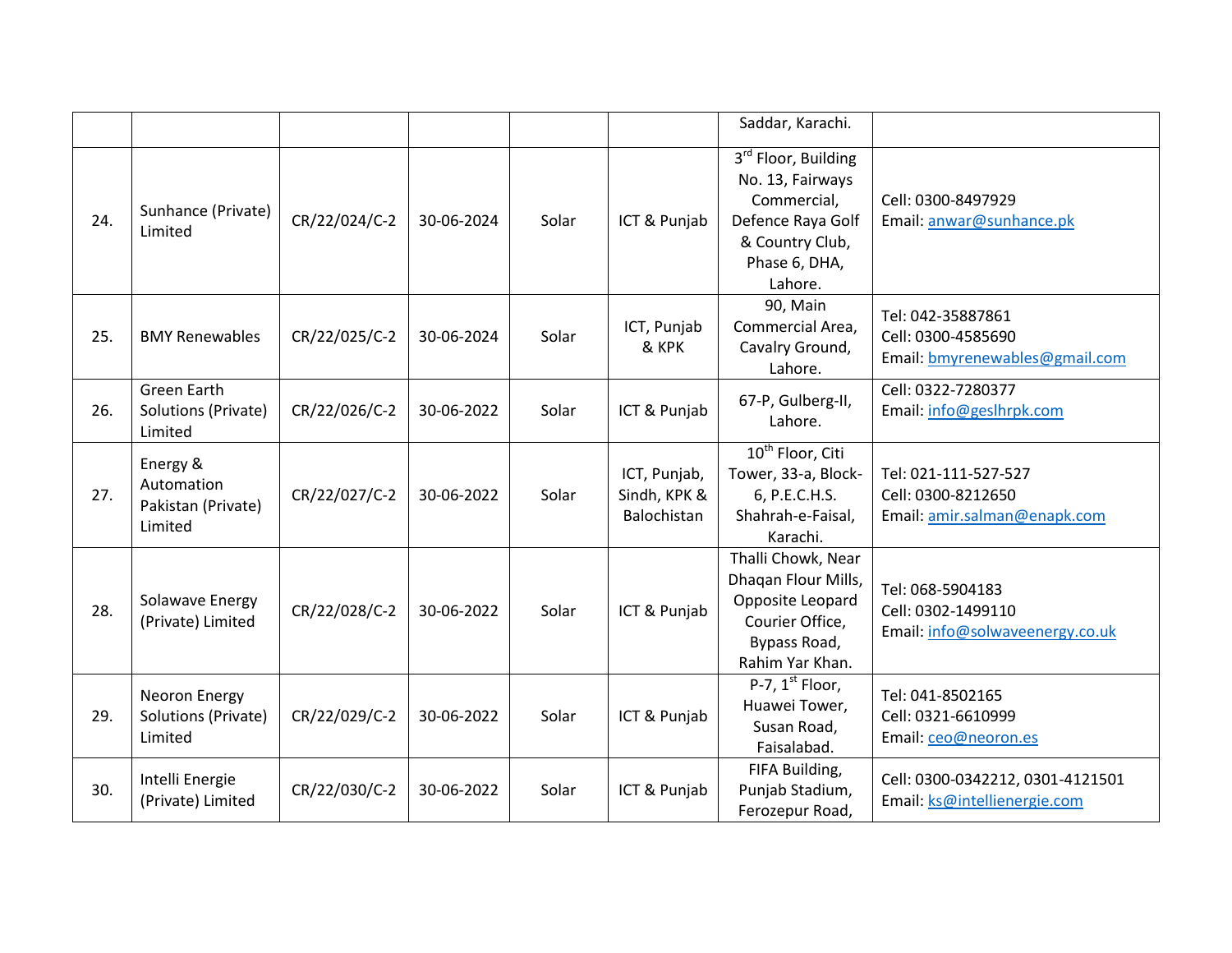|     |                                                                   |               |            |       |                        | Lahore.                                                                                                |                                                                                       |
|-----|-------------------------------------------------------------------|---------------|------------|-------|------------------------|--------------------------------------------------------------------------------------------------------|---------------------------------------------------------------------------------------|
| 31. | <b>Expert Solar</b><br>Engineers<br>(Private) Limited             | CR/22/031/C-2 | 30-06-2022 | Solar | ICT & Punjab           | House No. 4, Street<br>No. 3, Jalal Colony,<br>Mahfooz Shaheed<br>Garrison, Lahore.                    | Cell: 0331-4053716<br>Email: info@ese.com.pk                                          |
| 32. | Rameen<br>Renewables<br>(Private) Limited                         | CR/22/032/C-2 | 30-06-2022 | Solar | ICT, Punjab<br>& Sindh | Shop No. 1,<br>Mubarik Manzil 39,<br>Garden Road, Agha<br>Khan Road III,<br>Saddar, Karachi.           | Tel: 0213-2711160 & 70<br>Cell: 0333-2124863<br>Email:<br>khadim@rameenrenewables.com |
| 33. | <b>Voltaic Power</b><br>(Private) Limited                         | CR/22/033/C-2 | 30-06-2022 | Solar | ICT & Sindh            | 502, $5^{th}$ Floor,<br>Fortune Centre,<br>Block-6, P.E.C.H.S.,<br>Shahrah-e-Faisal,<br>Karachi.       | Tel: 021-34530755-57<br>Cell: 0322-8255365<br>Email: contact@voltaicpower.net         |
| 34. | Sunergies                                                         | CR/22/034/C-2 | 30-06-2022 | Solar | ICT & Punjab           | 1 <sup>st</sup> Floor, Masha<br>Allah Building,<br>Street No. 13,<br>Block-N, Gulberg-<br>III, Lahore. | Tel: 042-35751528<br>Cell: 0300-0760630, 0321-4553444<br>Email: info@sunergies.com.pk |
| 35. | Global Innovative<br><b>Vision Engineers</b><br>(Private) Limited | CR/22/035/C-2 | 30-06-2022 | Solar | ICT & Punjab           | 67, Block-J,<br><b>Architect Engineers</b><br>Housing Scheme,<br>Lahore.                               | Tel: 042-35245236<br>Cell: 0301-8730880<br>Email: givevisions@gmail.com               |
| 36. | Spark Solar<br>(Private) Limited                                  | CR/22/036/C-2 | 30-06-2024 | Solar | ICT & Punjab           | Plot No. 21, Street<br>No. 04, Steel<br>Fabrication, Sector<br>I-10/3, Islamabad.                      | Cell: 0304-5442942, 0321-5550018<br>Email:<br>shahzaibinternationalco@gmail.com       |
| 37. | Vite United<br>Engineering<br>(Private) Limited                   | CR/22/037/C-2 | 30-06-2024 | Solar | ICT & KPK              | 3MP, Khayyam<br>Street, Saddar<br>Road, Cantt.<br>Peshawar.                                            | Cell: 0331-5714718, 0333-9882929<br>Email: vuepesh@gmail.com                          |